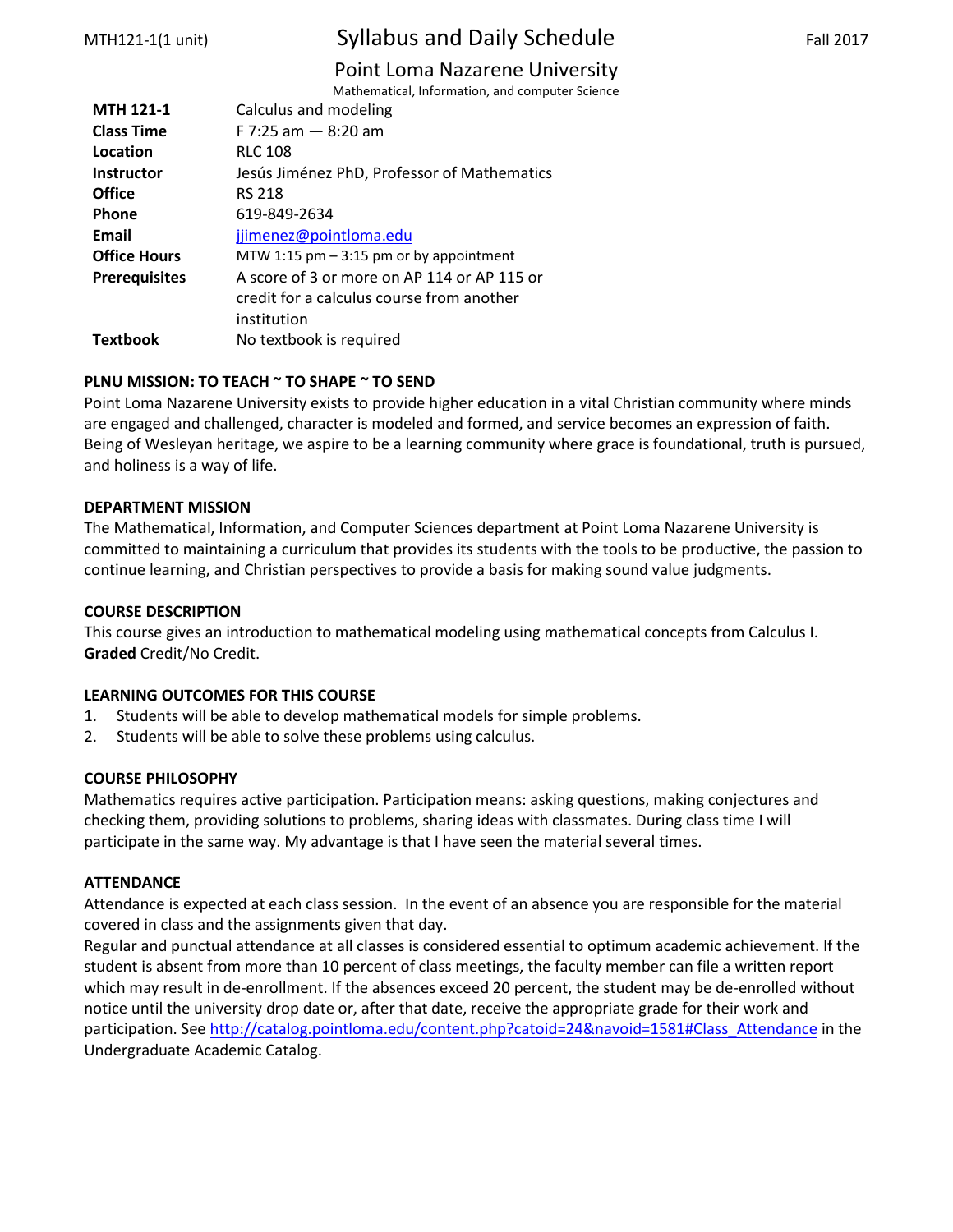# **CLASS ENROLLMENT**

It is the student's responsibility to maintain his/her class schedule. Should the need arise to drop this course (personal emergencies, poor performance, etc.), the student has the responsibility to follow through (provided the drop date meets the stated calendar deadline established by the university), not the instructor. Simply ceasing to attend this course or failing to follow through to arrange for a change of registration (drop/add) may easily result in a grade of F on the official transcript.

# **ACADEMIC ACCOMMODATIONS**

If you have a diagnosed disability, please contact PLNU's Disability Resource Center (DRC) within the first two weeks of class to demonstrate need and to register for accommodation by phone at 619-849-2486 or by e-mail at [DRC@pointloma.edu.](mailto:DRC@pointloma.edu) See [Disability Resource Center](http://www.pointloma.edu/experience/offices/administrative-offices/academic-advising-office/disability-resource-center) for additional information. For more details see the PLNU catalog: [http://catalog.pointloma.edu/content.php?catoid=24&navoid=1581#Academic\\_Accommodations](http://catalog.pointloma.edu/content.php?catoid=24&navoid=1581#Academic_Accommodations)  Students with learning disabilities who may need accommodations should discuss options with the instructor during the first two weeks of class.

# **ACADEMIC HONESTY**

Students should demonstrate academic honesty by doing original work and by giving appropriate credit to the ideas of others. Academic dishonesty is the act of presenting information, ideas, and/or concepts as one's own when in reality they are the results of another person's creativity and effort. A faculty member who believes a situation involving academic dishonesty has been detected may assign a failing grade for that assignment or examination, or, depending on the seriousness of the offense, for the course. Faculty should follow and students may appeal using the procedure in the university Catalog. See

[http://catalog.pointloma.edu/content.php?catoid=24&navoid=1581#Academic\\_Honesty](http://catalog.pointloma.edu/content.php?catoid=24&navoid=1581#Academic_Honesty) for definitions of kinds of academic dishonesty and for further policy information.

# **COPYRIGHT PROTECTED MATERIALS**

Point Loma Nazarene University, as a non-profit educational institution, is entitled by law to use materials protected by the US Copyright Act for classroom education. Any use of those materials outside the class may violate the law.

### **CREDIT HOUR**

In the interest of providing sufficient time to accomplish the stated course learning outcomes, this class meets the PLNU credit hour policy for a 1 unit class delivered over 16 weeks. Specific details about how the class meets the credit hour requirements can be provided upon request.

### **GRADING**

The grade for the labs is based on the **weekly labs** (40%), one **midterm exam** (30%) and a **final exam** (30%).